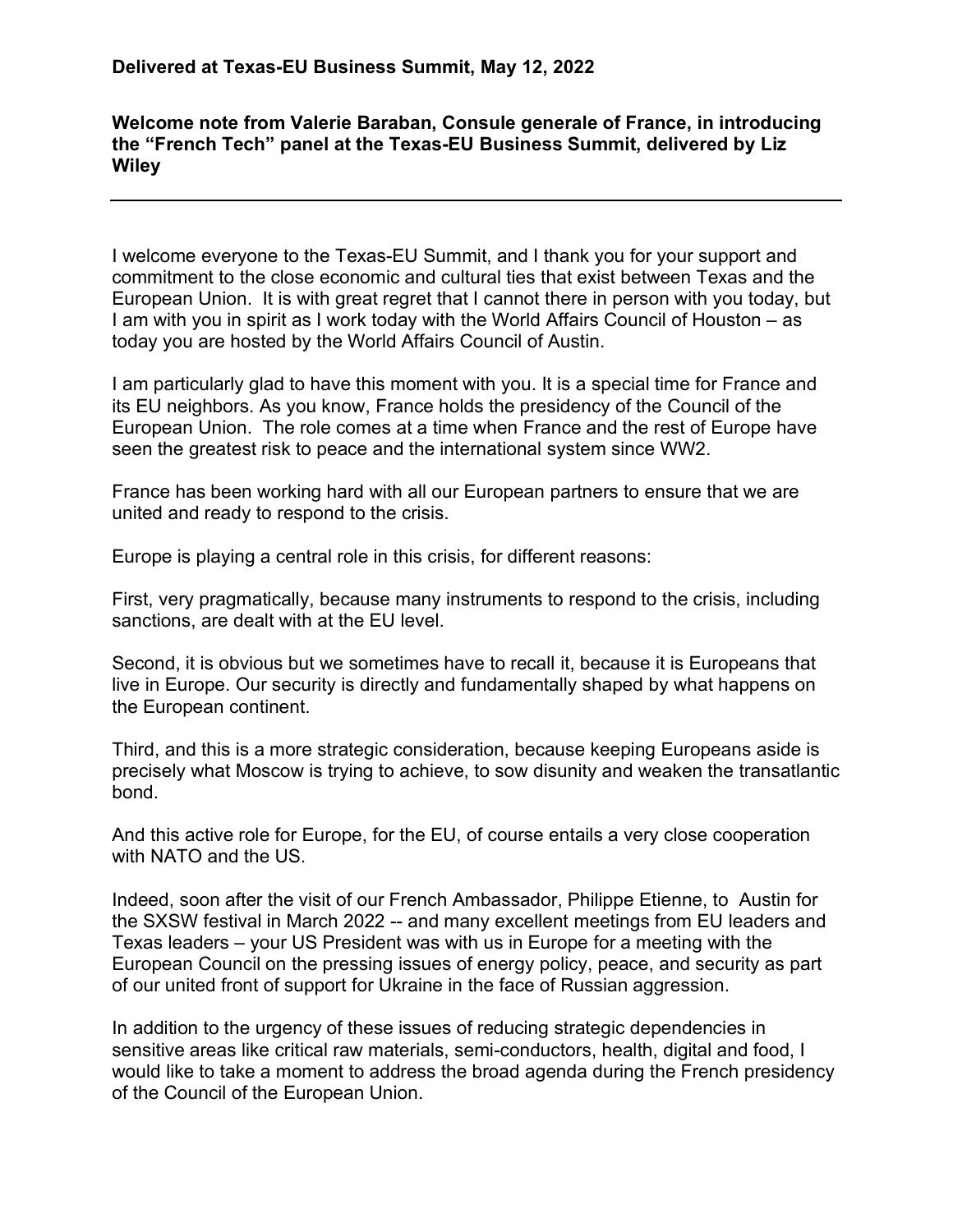If I quote President Macron, the objective of the French Presidency will be to engage "*a move, from a Europe cooperating within its borders, to a powerful Europe in the world, fully sovereign, free to make its own choices and master of its own destiny.***"**

France has a clear policy with the following goals:

1 – We are working towards a new European model for growth. This requires aligning economic development with climate goals, supporting innovation for European digital players with good rules structures for the digital world that will provide high-quality, high-skilled, and better-paying jobs.

2- We are undertaking our economic and defense goals while focusing as well on a humane Europe which defends the rule of law and upholds its values; that takes pride in its culture, trusts in science and knowledge, and is committed to fighting discrimination and securing a future for the next generation.

Further, the Digital Services Act was adopted on April 23d 2022 by the European Parliament and EU member states sets out an unprecedented new standard for the accountability of online platforms regarding illegal and harmful content. It will provide better protection for internal users and their fundamental rights. It makes the European Union the first in the world to develop a new model for the systematic regulation of large digital players.

The French authorities support the injunctions mechanism introduced by the Digital Services Act, which prohibits digital platforms' unfair practices in a preventive manner and without requiring competition investigations. Compared to traditional competition law, which often results in long and complex process, this mechanism has the dual benefit of saving the regulator's time and providing large digital platforms with clear rules.

A few words on the tech sector:

**The French startup scene has been on a sharp rise in the last 3 years**. French startups raised a total of 10 billion euros in 2021, 5 in 2020 (7% increase despite the crisis and more than Germany with 4,5bn€).

**France is now home to 25** "**unicorns" companies which have a valuation of \$1 billion or more. They are deploying rapidly in the U.S. market.** 11 have emerged last year, and 2 already in the first days of 2022.

**The French Tech ecosystem is increasingly attractive to foreign investors.** In 2020, 49% of the funds raised by our startups were coming from abroad, up from 39% in 2019. This share reached 60% for 2021. Additionally, French start-ups have proven their ability to raise funds with both European and American investors.